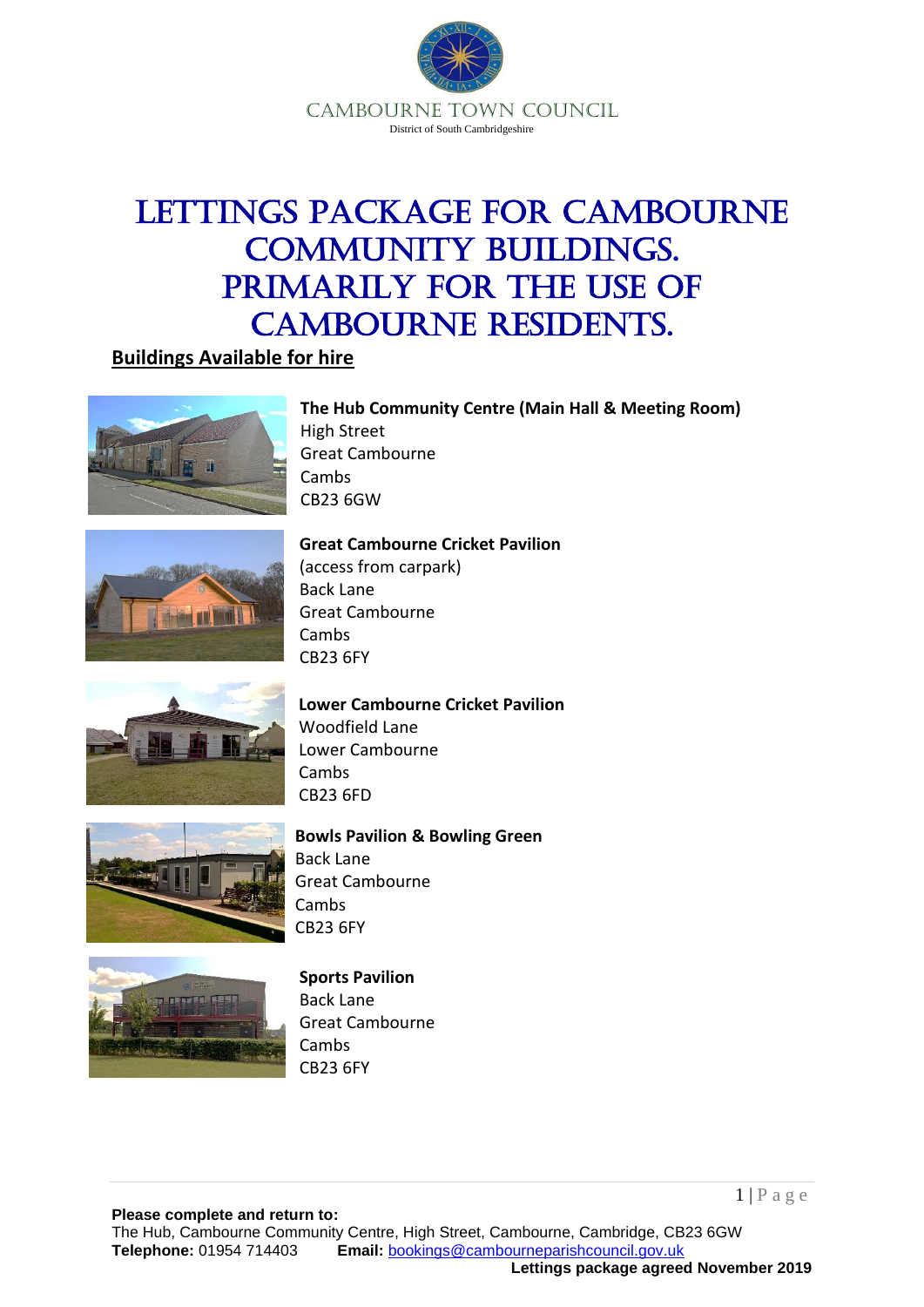

## **Contents**

- Page 3 How to make a booking
- Page 4– Facility information
- Page 6 Letting conditions
- Page 9 Letting Conditions specific to The Hub
- Page 10 Times agreed by licencing officer
- Page 11– Room Hire Charges
- Page 12 Cleaning guide to all users of Cambourne Community Centres and Pavilions
- Page 13 Booking form

 $2 | P \text{ a } g \text{ e}$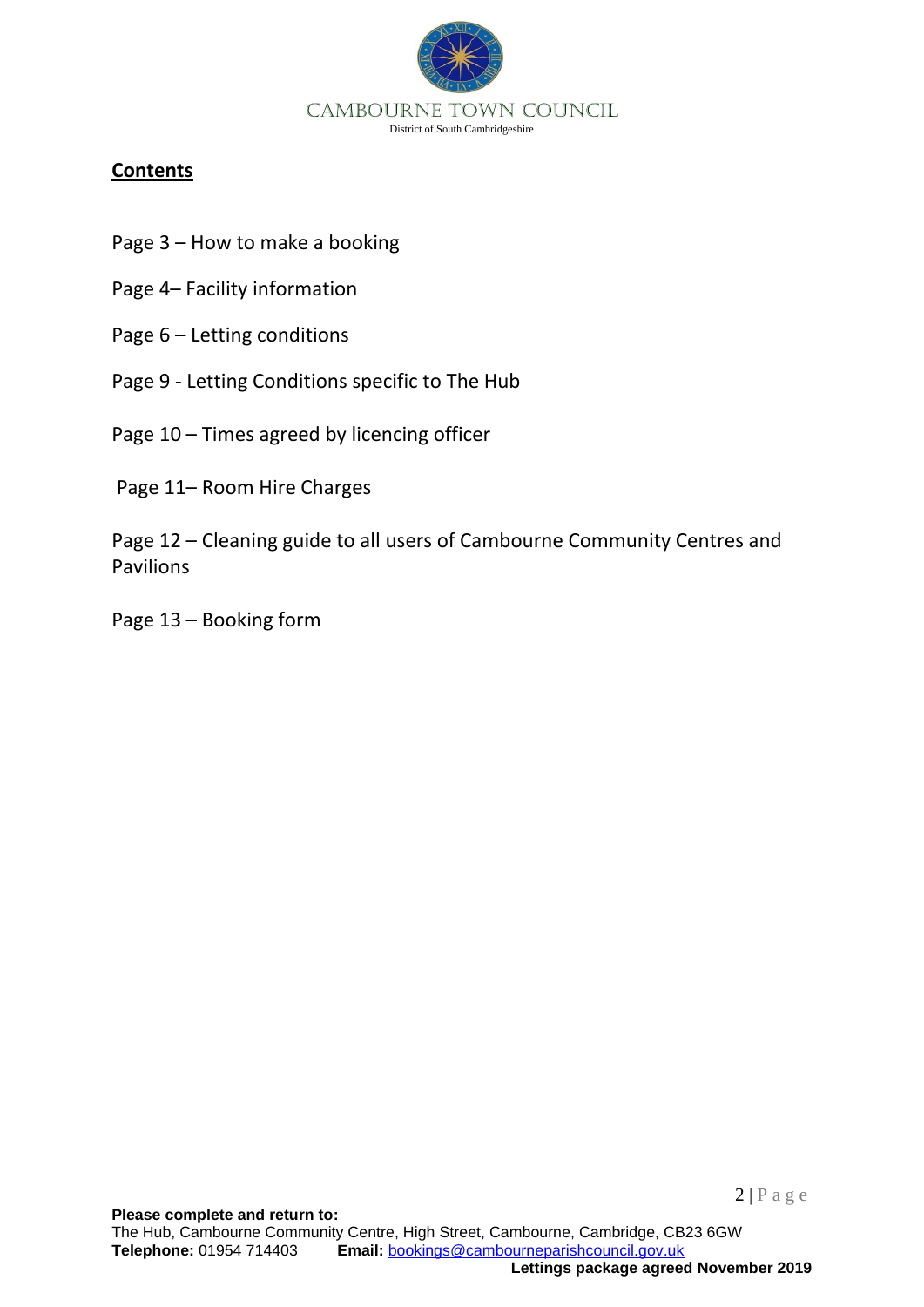

### **How bookings should be made**

Bookings should be made via the Town Office if possible. (There is no online booking facility). Alternatively, you can:

- 1. **EMAIL:** e-mail the bookings clerk direct at: [bookings@cambourneparishcouncil.gov.uk](mailto:-bookings@cambourneparishcouncil.gov.uk)
- 2. **PHONE:** Contact the Town Office on **01954 714403.** If there is no answer, please leave a message and the bookings clerk will get back to you.
- 3. **WEBSITE:** Booking request can be made at: [www.cambourneparishcouncil.gov.uk](http://www.cambourneparishcouncil.gov.uk/)

## **Town Office Opening times**

| Monday    | $09:00 - 17:00$      |
|-----------|----------------------|
| Tuesday   | $09:00 - 17:00$      |
| Wednesday | $09:00 - 17:00$      |
| Thursday  | $09:00 - 17:00$      |
| Friday    | $09:00 - 16:00$      |
|           | Closed 13:00 - 14:00 |
| Saturday  | Closed               |
| Sunday    | Closed               |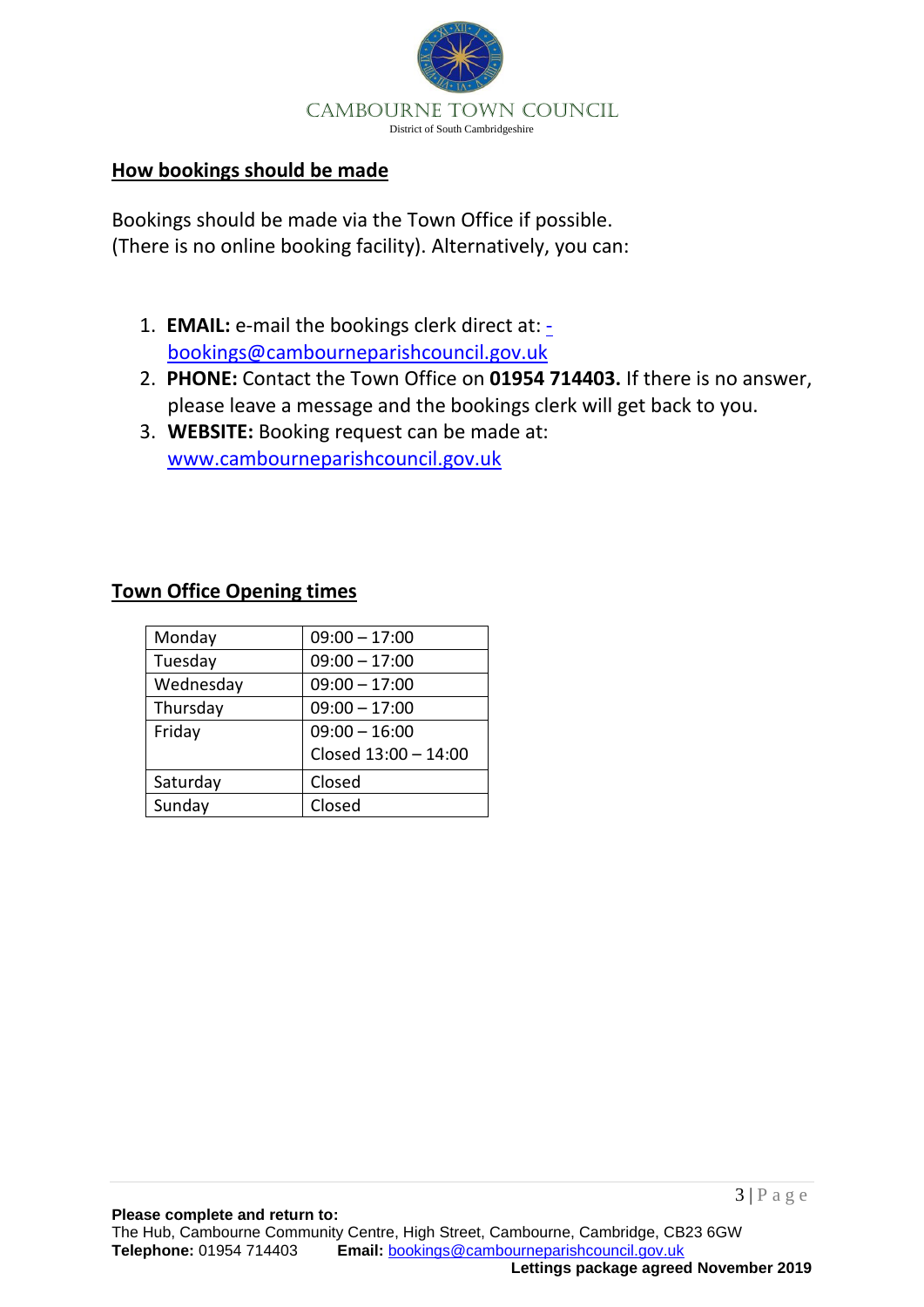

## **Facility Information**

#### **The Hub**

The Premises consists of two rooms, The Main Hall and the smaller Meeting Room.

- The Main Hall measures at 18.4 metres x 12.2 metres with polished wooden floor.
- This Hall holds a maximum capacity of 300 persons, however limited to 150 if closely seated.
- The Main Hall is marked for badminton for which nets and equipment is available.
- There is infrared hearing system in the Main Hall for which there are 10 receivers available in the Town Office.
- The Meeting Room, which measures at 9.5 metres x 7.7 metres with wooden laminate flooring.
- The Meeting Room has a maximum capacity of 50 persons.
- There is wheelchair access and wheelchair accessible toilets.
- There is a hearing loop in the meeting room.
- There are four assessible parking spaces in the car park.

#### **The Sports Pavilion**

The premises consist of one Clubroom which is available to book.

- The Clubroom measures at 13.9 metres x 5.9 metres with laminate flooring.
- This room has a maximum capacity of 60 persons.
- There is wheelchair access, including a lift and wheelchair accessible toilets.
- There are two accessible parking spaces.

#### **The Great Cambourne Cricket Pavilion**

The Great Cambourne Cricket Pavilion premise consists of one Clubroom which is available for hire.

- The Clubroom measures at 10.6 metres x 6 metres with laminate flooring.
- The room has a maximum capacity of 60 persons.
- There is wheelchair access and wheelchair accessible toilets.
- There are two accessible parking spaces.

#### **The Lower Cambourne Cricket Pavilion**

The Lower Cambourne Cricket Pavilion premise consists of one Clubroom which is available for hire.

- The Clubroom measures at 3.3 meters x 10.1 meters with laminate flooring.
- The room has a maximum capacity of 20-30 persons.
- There is wheelchair access and wheelchair accessible toilets.
- There are two accessible parking spaces.

#### **The Bowls Pavilion**

The Bowls Pavilion premise consists of one small room which is available for hire.

- The Clubroom measures at 3.35 meters x 4.75 meters with laminate flooring.
- The room has laminate flooring.
- The room has a maximum capacity of 10-20 persons
- There is wheelchair access and wheelchair accessible toilets.
- There are eleven accessible parking space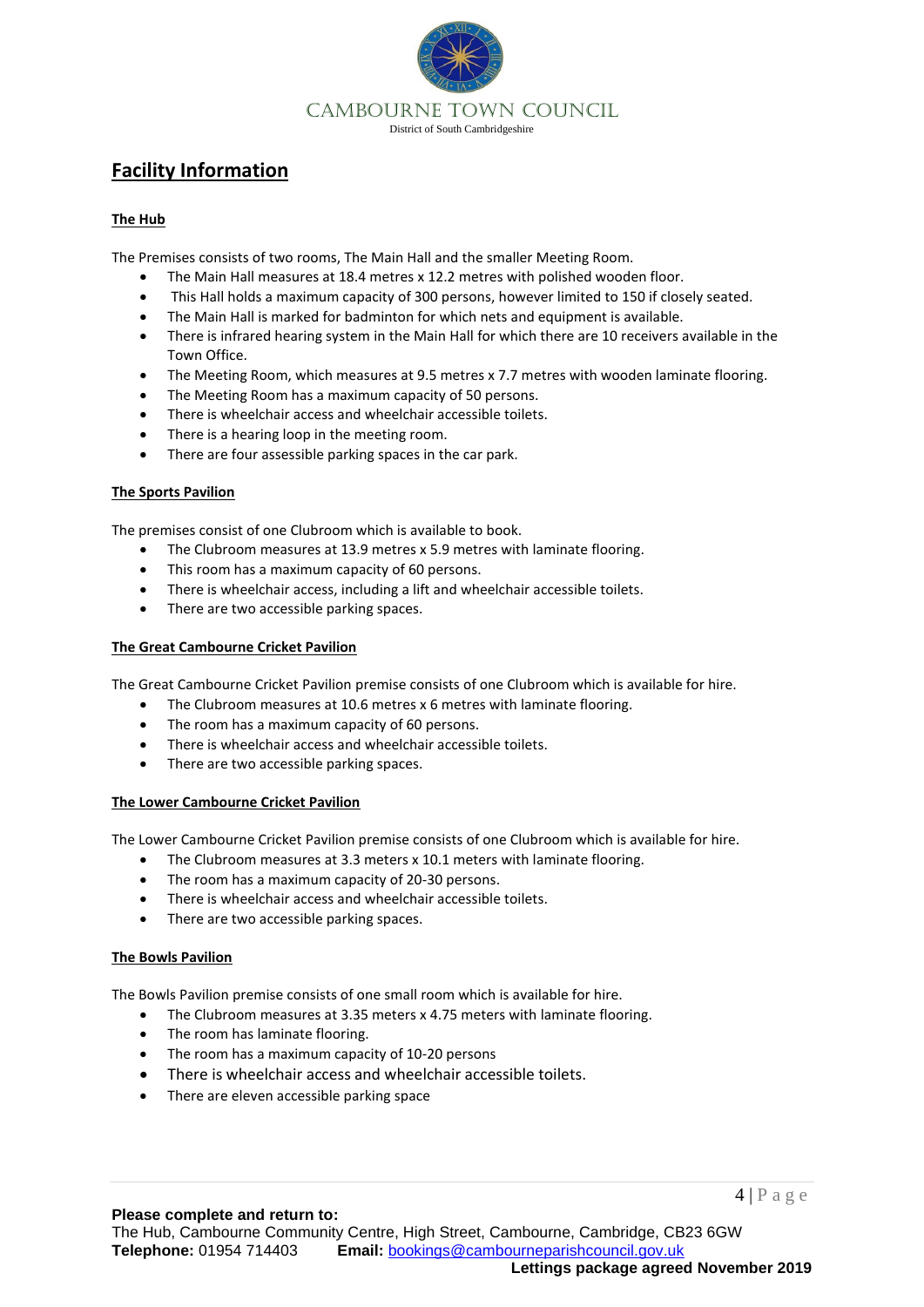

## **Facility information**

The premises are available for letting from 9am daily and our license states that the premises must be cleared and locked up by Midnight on Friday and Saturday and by 11:30pm Sunday to Thursday.

Each premise includes a fully equipped kitchen and toilets, including baby changing facilities as well as wheelchair access and wheelchair accessible toilets.

We operate a **£50** damage waiver per booking and **£100** damage waiver for bookings which are providing alcohol at the event**. Damage waivers are to be paid cash only**. This will be used to cover any damage or to make good any mess left behind. Your damage waiver will be returned to you within a 48-hour period once your event has taken place, the rooms you used have been checked over and the key fob returned. Bookings for birthdays or similar events the Parish Council reserve the right to request a **£200** damage waiver.

### **Deposit and damage waiver information**

A deposit is required when making a booking. For bookings less than **£50** full payment is required. For bookings over **£50**, either 50% of the total hire charge can be placed or a deposit of up to **£50**. This is a non-refundable deposit if your booking is cancelled within 14 days of the booking, half of your deposit will be refunded if you cancel prior to the 14-day period.

### **Emergency details**

In case of emergency when letting the facilities, such as anti-social behaviours, a fire or serious injury, please contact **999.**

For non-emergency issues when letting the facilities such as tables and chairs missing, or issues locking the building, call **Caretaker on: 07817719498**

In case of alarm activation or security issues call **Cambridge Security Services: 01223 312 123**

**The Management and Operation of all facilities is by Cambourne Town Council**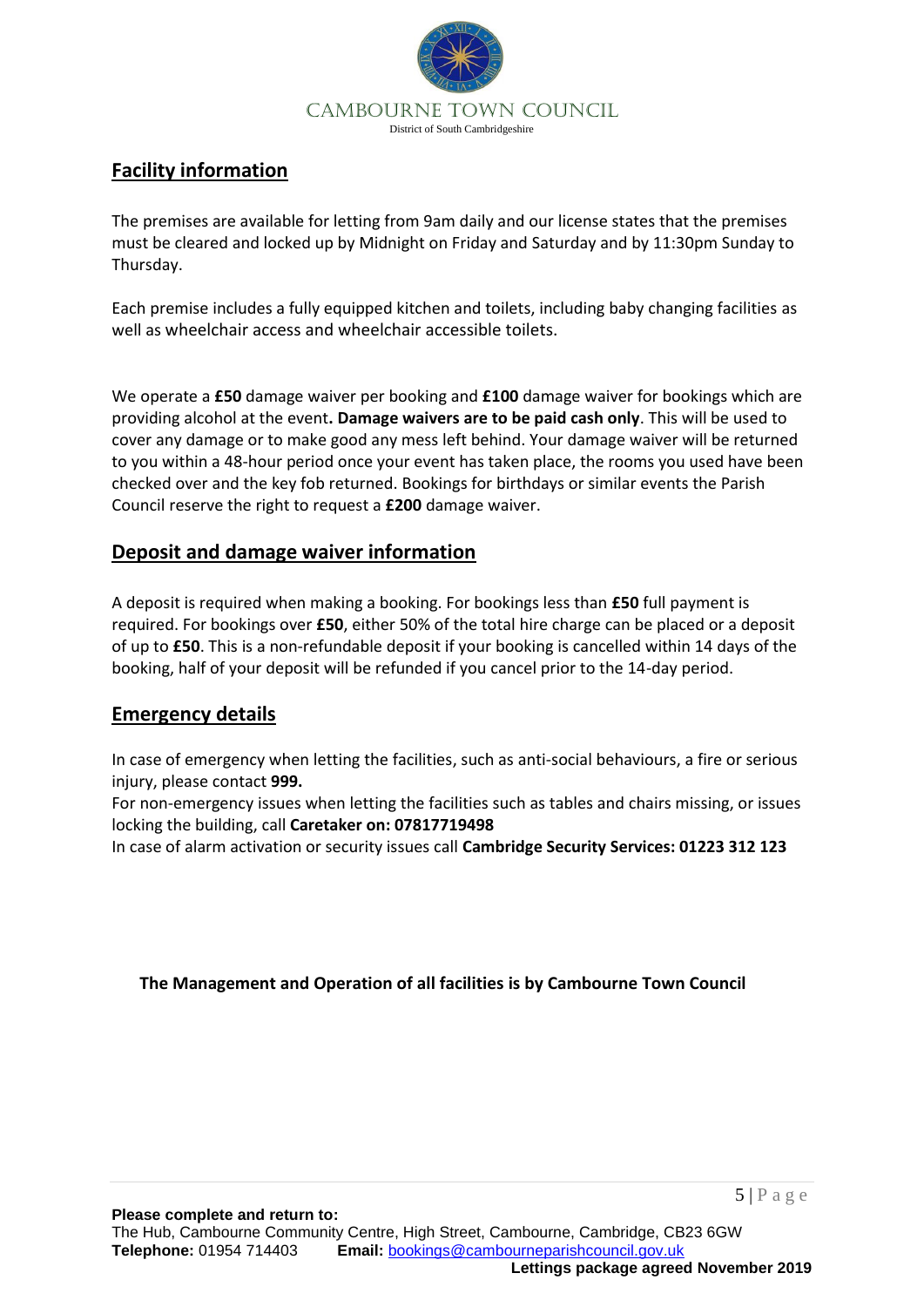

## **Letting Conditions**

- 1. All Users must act with courtesy to the Cambourne Community.
- **2. When completing your booking form for one of the Town Council facilities we will require to have evidence of your age, identity and address to ensure premises are being hired by appropriate people in accordance with the licence for the building. The facilities will only be let to those over the age of 21, who will be attending the event.**
- 3. Smoking is not permitted inside of any facilities. There are designated smoking areas outside the premises.
- 4. Insurance: Most activities should be covered by The Town Council's insurance. The Town Clerk however will check with the insurers in case of doubt and an additional premium may be requested from the Hirer unless they are covered by their own insurance policy.
- 5. Hirers must comply with any instruction of The Town Council relating to the security, maintenance, good order and Health and Safety of The Hub.
- 6. In case of accidents in the building please contact the Town Office immediately or on the next working day.
- 7. Hirers/Users will not, without the consent of The Town Clerk, introduce equipment, alter fixed installations, alter or remove fire and safety equipment, or otherwise take any action which may create a hazard for persons using the Premises.

It is the Hirer/User's responsibility to ensure that all equipment brought into the premises meets current safety regulations. The Town Council cannot be held responsible for any accident that involves any equipment the Hirer/User or his/her Agent has brought onto the premises. The Hirer/User must advise the Booking Clerk at the time of Booking of any equipment he/she or their Agent intends to bring onto the premises.

8. The Town Council reserves the right to refuse to hire or may cancel with or without notice any agreed hire if, in their opinion, such use could be detrimental to the fabric of the building or its fixtures, fittings, contents or be contrary to the principles of use for which the premises is intended.

No signage or posters are to be erected internally or externally to the building. Notices and decorations may only be affixed to designated notice boards. Only internal decorations approved by the prior consent of The Town Clerk may be used in conjunction with nondamaging fixings e.g. "White Tac" / "Blue Tac"

9. The Hirers shall not do, or permit, nor suffer to be done on the premises or within the curtilage of its boundaries including the car park, paths and surrounds anything which may invalidate the insurance of the premises or increase the premium of such insurance and/or which may cause a noise or be of annoyance to the general public or occupiers of surrounding properties.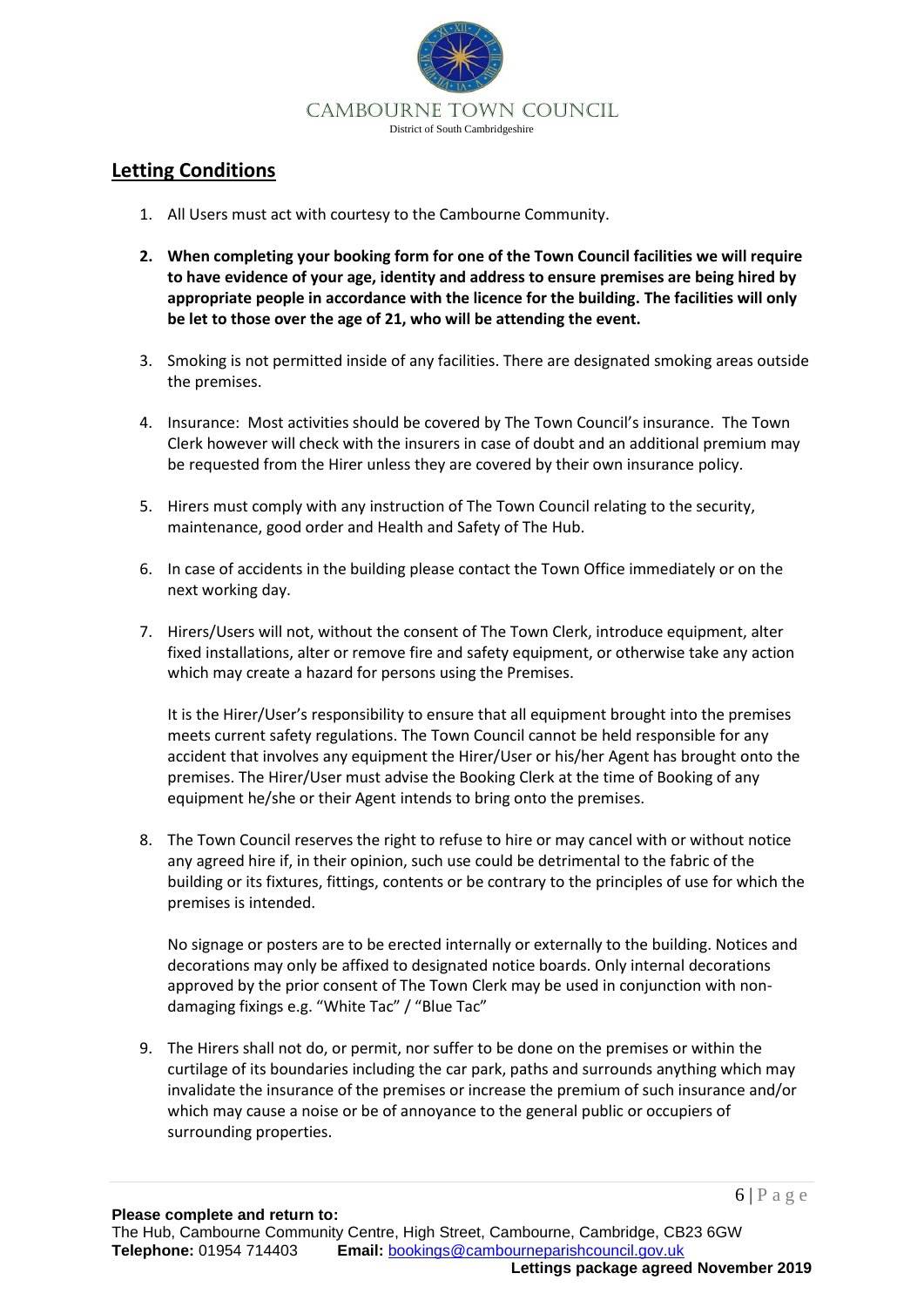

- 10. It is the responsibility of The Hirers to ensure that all lights and electrical appliances are switched off and **all equipment and kitchen facilities are properly cleaned prior to vacating the premises.**
- 11. The Hirer and group leaders should familiarise themselves with the security system and ensure that all external doors are bolted when locking up. **In the case of miss-set alarms and false alarm activation call outs, the hirer is liable for the cost of this service.**
- 12. All use of the facilities is subject to the users accepting responsibility, for returning furniture and equipment to their original placing and to leaving the **premises and grounds in a clean and tidy condition. This will include sweeping up and wiping surfaces as necessary including tables.** If the premises and grounds are not left in a satisfactory condition, regular user groups will be charged staff time to bring the premises up to the required standard or in the case of a single hirer the deposit will be forfeited, and all reasonable additional charges may be incurred. **Persons hiring the premises will be held liable for any damage to buildings, furniture or other property** that is caused due to this hiring, and a claim for repair or replacement of such buildings, furniture or other property will be made. Please report all damage in writing to the Booking Clerk.
- 13. Litter, rubbish and all waste must not be left in or about the premises and grounds; **all rubbish must be collected and taken away with you at the end of any function or event.** No perishable foods are to be left on the premises. If the premises are left in a condition where rubbish or litter needs to be cleared by staff, **the user group will be charged for the clearance or in the case of single hirers all or part of the deposit will be forfeited all reasonable additional charges may be incurred.**
- **14. The Hirer must adhere to the cleaning guide (Appendix A). If the premises are left in an unsuitable condition, i.e. rubbish bags left, boxes, sticky floors, the hirer is responsible for any additional cleaning charges.**
- **15. The Named Hirer on the booking form is responsible for all conditions of hire.**
- 16. The Hirer and group leaders must familiarise themselves with the Fire Proceedings on arrival at the premises. In case of fire all persons should leave the building and assemble at the fire assembly point.
- 17. The Hirer is responsible for First Aid, Fire Safety, including evacuation to designated areas, and the security of the premises. Fire exits must not be locked or obstructed. Regular user groups are to nominate a key holder who will take responsibility for all activities under the name of that group. That person will be given a key to keep and this will be signed for.
- 18. The Town Council do not accept any responsibility whatsoever for loss of personal belongings, money or articles of any description belonging to the hirer or any person attending. Cars and their contents are left at owner's risk in the Public Car Park. In all cases users of the facilities should avoid undue noise on arrival and departure.
- 19. No animals are allowed on the premises, except in the case of trained assistance dogs or by special agreement with the Town Office.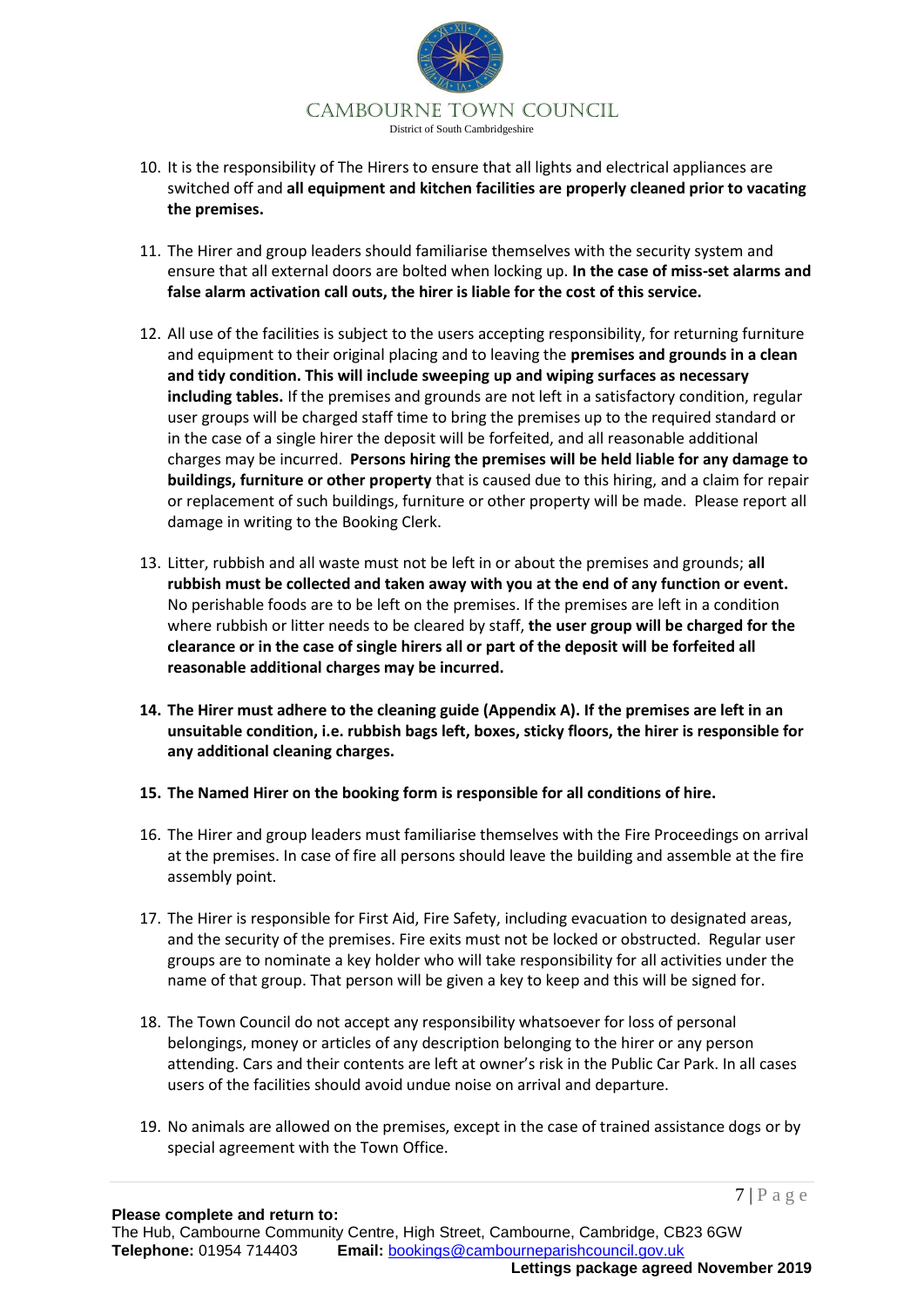

- 20. Hirers and organisers of events in the facilities are responsible for ensuring that the noise level of their functions is such that it does not interfere with other activities within the building nor causes inconvenience for the occupiers of nearby houses and property.
- 21. All groups involving children must submit their Child Protection Policy to the Booking Clerk at the time of booking. They must ensure that the correct ratio of adult leaders to children is maintained at all times. Adults should be DBS checked as required. The Town Council reserve the right to see the Disclosure Documents at any time.
- 22. No group should exceed the numbers as laid down by the Fire Officer/Licensing Authority which are states on page 4 of this document. These numbers must NOT be exceeded. The responsible officer will terminate the booking if the numbers are exceeded. If so, there will be no refund.
- 23. All bookings must be made through the Booking Clerk designated by The Town Office.
- **24. The sale of alcoholic drinks requires a licence and The Town Council reserve the right to approve the Licence holder. Each booking where the provision of Alcoholic drinks is requested needs to be approved by The Town Council.**
- 25. No new patrons to be admitted on to the premises after 23.00 when licensable activities are taking place.
- 26. The Town Council reserves the right to terminate any arrangement where there is evidence of public nuisance.
- 27. All facilities adopt, where possible, a 30-minute cooling down period after functions have finished allowing the gradual dispersion of users.
- **28. The facilities have a policy of Challenge 25 "if you look under 25 years of age" you must ask them to prove they are over 18 years of age in relation to the sale and consumption of alcohol at your booking.**
- 29. The Town Council has a responsible officer who is on duty or is easily contactable in the event of any complaint arising from a licensed event.
- 30. Contact details will displayed to the front of the building.
- 31. Parents and Carers are responsible for the supervision of children during events **at all times.**
- **32. If any event is terminated due to breach of the above letting conditions, there will be no refund given and the damage waiver will be retained.**
- **33. If the booking overruns past the agreed time the Town Council reserve the right to charge for the additional time and the damage waiver will be retained.**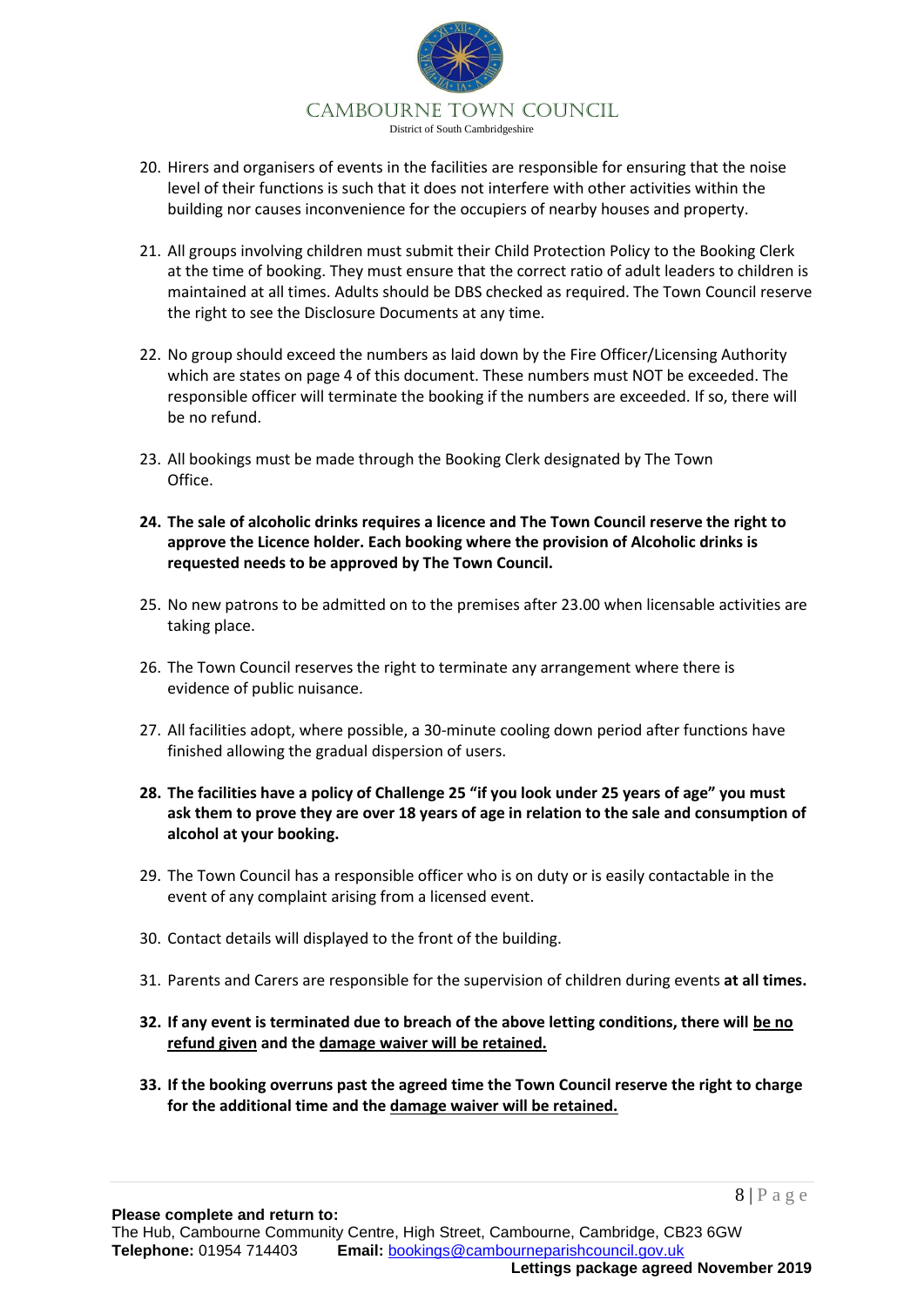

## **Letting Conditions specific to The Hub**

- 1. There is limited storage facility available for users. Use of this storage facility is subject to separate negotiation with **The Town Clerk.**
- 2. If the Hirer chooses to hire only one room in The Hub, and the other room is let to another, then both Hirers must have a mutual agreement between them to share the use of the kitchen.
- 3. Hirers are advised that the lay-by on the High Street is for loading and unloading purposes only. It is not to be used for parking; Hirers should use the cark park at the rear of the building.
- 4. **The Town Council has installed a noise breaker in the main hall and a sound system. All amplified music taking place as part of a licensable activity is subject to noise control of the installed electronic noise limiting device and must use the main hall power supply, and not be independently powered. If this is not complied with, the responsible officer will terminate the event and no refund will be given.**

**NOTE: Opening of the fire exit doors to the main hall will cut the electricity supply to that room.**

- 5. It is the responsibility of the Hirer to ensure that the blinds and curtains to the front and rear of the building are closed after 7pm and remain so during the period of the booking.
- 6. For popular events (such as festivals, discos and live music) where this is the anticipation that The Hub would be close to or reach capacity then tickets must be issued. A condition of hiring The Hub is that the Hirer adhere to the occupancy limits.
- 7. A risk assessment for any event should be supplied to the Town Clerk detailing the level of stewarding and how the safety and wellbeing of user is to be achieved. The document must be circulated a minimum of 14 days prior to the event. The event organiser is responsible for contacting the relevant authorities about the said event.
- 8. Hirers are requested that where possible, vehicles are encouraged to load and unload from the lay-by at the front of The Hub.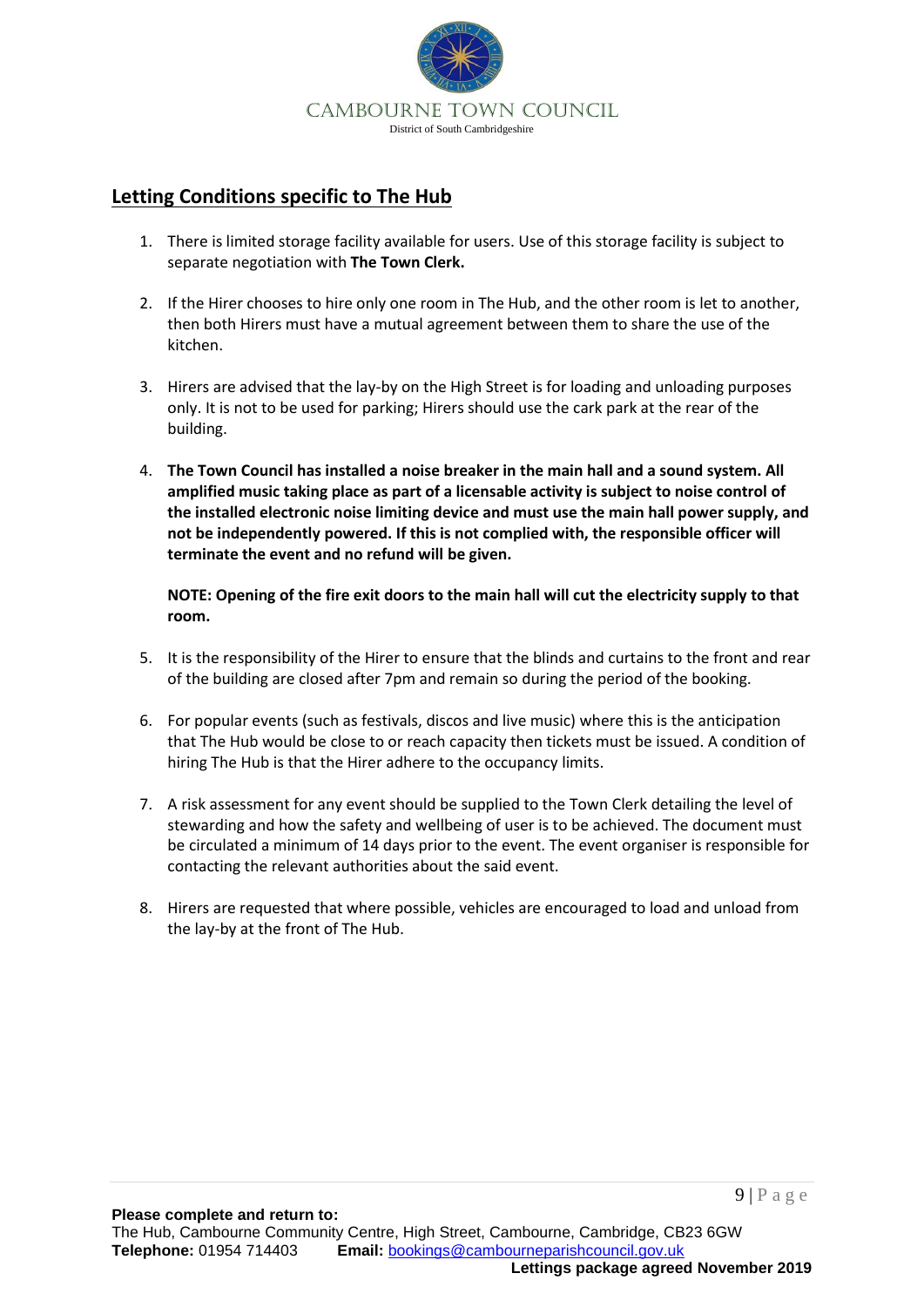

# **The following times have been agreed by the Licensing Officer and must be**  *strictly* **adhered to by all Hirers/Users.**

#### **For all activities involving regulated entertainment: - Indoors only**

| Monday to Thursday | 18:00 to 23:00                                  |
|--------------------|-------------------------------------------------|
| Fridays            | 18:00 to 23:30                                  |
| Saturdays          | 18:00 to 23:30 (12:00 to 23:30 Sports Pavilion) |
| Sundays            | 12:00 to 23:00                                  |
| Christmas Eve      | 12:00 to 00:30                                  |
| New Year's Eve     | 12:00 to 01:30                                  |

#### **Opening hours of the premises to the public: -**

| Monday to Thursday | 18:00 to 23:00                                                  |
|--------------------|-----------------------------------------------------------------|
| Fridays            | 18:00 to 00:00                                                  |
| Saturdays          | 18:00 to 00:00 (12:00 to 00:00 Sports and New Cricket Pavilion) |
| Sundays            | 12:00 to 23:30                                                  |
| Christmas Eve      | 12:00 to 01:00                                                  |
| New Year's Eve     | 12:00 to 02:00                                                  |

#### **Sale of retail of alcohol for consumption on the premises: -**

| Monday to Thursdays | 18:00 to 23:00                                  |
|---------------------|-------------------------------------------------|
| Fridays             | 18:00 to 23:30                                  |
| Saturdays           | 18:00 to 23:30 (12:00 to 23:30 Sports Pavilion) |
| Sundays             | 12:00 to 23:00                                  |
| Christmas Eve       | 12:00 to 00:30                                  |
| New Year's Eve      | 12:00 to 01:30                                  |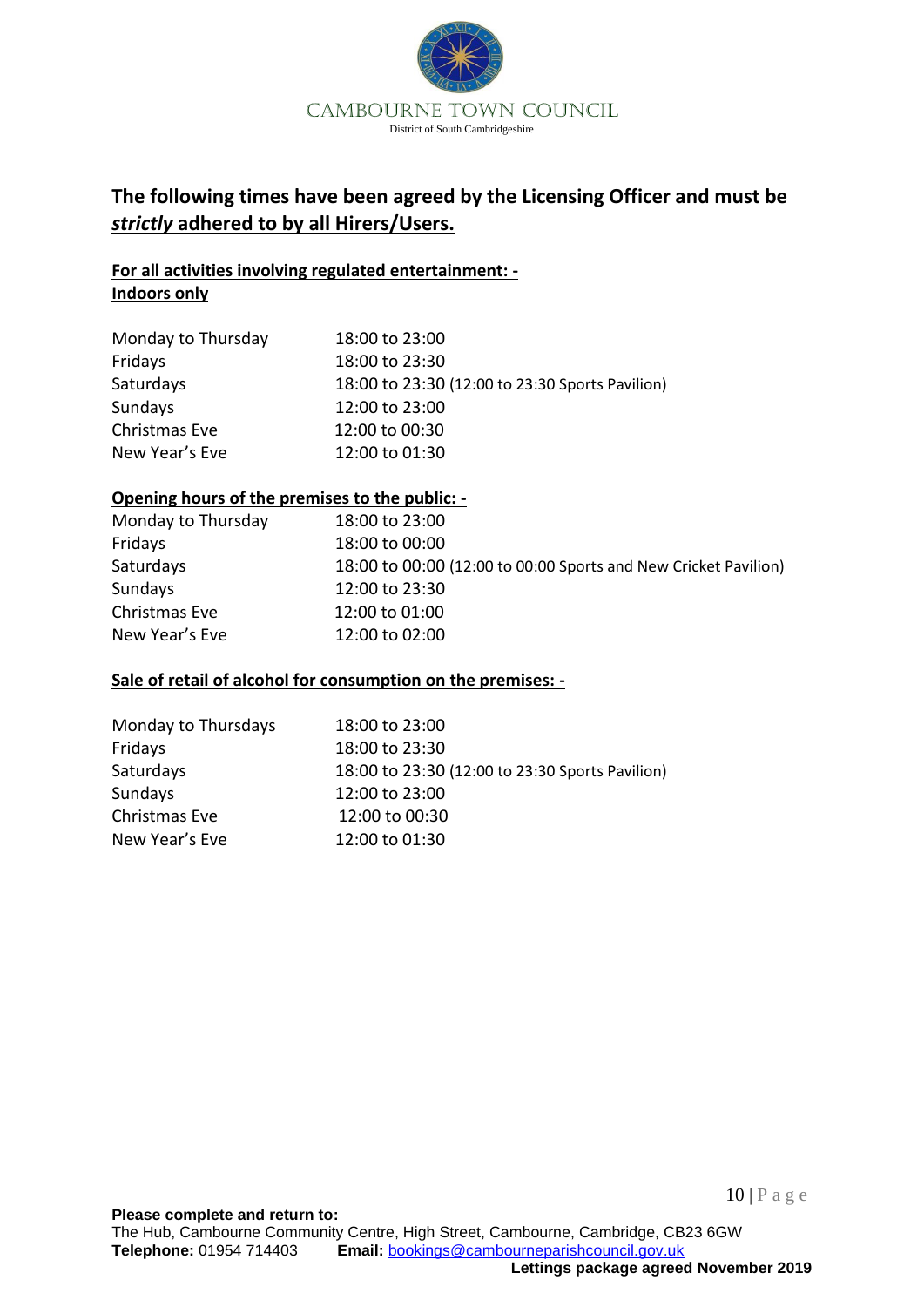

# **Weekdays (Sunday 00:01 -Friday 18:00)**

|                                    | Hub                 | Hub                   | <b>LC Cricket Pavilion</b> | <b>New Cricket</b> | <b>Sports Pavilion</b> | <b>Bowls Pavilion</b> |
|------------------------------------|---------------------|-----------------------|----------------------------|--------------------|------------------------|-----------------------|
|                                    | <b>Main Hall</b>    | <b>Meeting Room</b>   |                            | <b>Pavilion</b>    |                        |                       |
|                                    | £/hour              | £/hour                | £/hour                     | £/hour             | £/hour                 | £/hour                |
|                                    |                     |                       |                            |                    |                        |                       |
|                                    | Capacity: 150 - 300 | Capacity: 50          | Capacity: 20 - 30          | Capacity: 60       | Capacity: 60           | Capacity: 10 - 20     |
| <b>Cambourne</b><br>Residents,     |                     |                       |                            |                    |                        |                       |
| <b>Cambourne Clubs,</b>            | £16.80 inc. VAT     | <b>£8.40 inc. VAT</b> | £5.70 inc. VAT             | £8.40 inc. VAT     | £8.40 inc. VAT         | £5.70 inc. VAT        |
| <b>Cambourne</b>                   | $(E14.00 + VAT)$    | $(E7.00 + VAT)$       | $(E4.75 + VAT)$            | $(E7.00 + VAT)$    | $(E7.00 + VAT)$        | $(E4.75 + VAT)$       |
| <b>Community Groups</b>            |                     |                       |                            |                    |                        |                       |
| <b>Non Cambourne</b><br>Residents, | £22.80 inc. VAT     | $£11.40$ inc. VAT     | $£8.40$ inc. VAT           | $£11.40$ inc. VAT  | $£11.40$ inc. VAT      | $£8.40$ inc. VAT      |
| <b>Not Commercial</b>              | $(E19.00 + VAT)$    | $(E9.50 + VAT)$       | $(E7.00 + VAT)$            | $(E9.50 + VAT)$    | $(E9.50 + VAT)$        | $(E7.00 + VAT)$       |
| <b>Commercial Bodies</b>           | £42.00 inc. VAT     | £30.00 inc. VAT       | $£18.00$ inc. VAT          | £30.00 inc. VAT    | £30.00 inc. VAT        | £18.00 inc. VAT       |
|                                    | $(E35.00 + VAT)$    | $(E25.00 + VAT)$      | $(E15.00 + VAT)$           | $(E25.00 + VAT)$   | $(E25.00 + VAT)$       | $(E15.00 + VAT)$      |

## **Weekends (Friday 18:01 to Saturday 00:00)**

|                          | Hub                    | Hub                    | <b>LC Cricket Pavilion</b> | New Cricket            | <b>Sports Pavilion</b> | <b>Bowls Pavilion</b> |
|--------------------------|------------------------|------------------------|----------------------------|------------------------|------------------------|-----------------------|
|                          | <b>Main Hall</b>       | <b>Meeting Room</b>    |                            | <b>Pavilion</b>        |                        |                       |
|                          | £/hour                 | £/hour                 | £/hour                     | £/hour                 | £/hour                 | £/hour                |
|                          |                        |                        |                            |                        |                        |                       |
|                          | Capacity: 150 - 300    | Capacity: 50           | Capacity: 20 - 30          | Capacity: 60           | Capacity: 60           | Capacity: 10 - 20     |
| Cambourne                |                        |                        |                            |                        |                        |                       |
| Residents,               |                        |                        |                            |                        |                        |                       |
|                          | <b>£22.80 inc. VAT</b> | <b>£11.40 inc. VAT</b> | <b>£5.70 inc. VAT</b>      | <b>£11.40 inc. VAT</b> | £11.40 inc. VAT        | <b>£5.70 inc. VAT</b> |
| <b>Cambourne Clubs,</b>  |                        |                        |                            |                        |                        |                       |
| Cambourne                | $(E19.00 + VAT)$       | $(E9.50 + VAT)$        | $(E4.75 + VAT)$            | $(E9.50 + VAT)$        | $(E9.50 + VAT)$        | $(E4.75 + VAT)$       |
| <b>Community Groups</b>  |                        |                        |                            |                        |                        |                       |
|                          |                        |                        |                            |                        |                        |                       |
| <b>Non Cambourne</b>     |                        |                        |                            |                        |                        |                       |
| Residents,               | £46.20 inc. VAT        | £22.80 inc. VAT        | $£8.40$ inc. VAT           | £22.80 inc. VAT        | £22.80 inc. VAT        | $£8.40$ inc. VAT      |
|                          |                        |                        |                            |                        |                        |                       |
| <b>Not Commercial</b>    | $(E38.50 + VAT)$       | $(E19.00 + VAT)$       | $(E7.00 + VAT)$            | $(E19.00 + VAT)$       | $(E19.00 + VAT)$       | $(E7.00 + VAT)$       |
|                          | £90.00 inc. VAT        | £60.00 inc. VAT        | £18.00 inc. VAT            | £60.00 inc. VAT        | £60.00 inc. VAT        | £18.00 inc. VAT       |
| <b>Commercial Bodies</b> |                        |                        |                            |                        |                        |                       |
|                          | $(E75.00 + VAT)$       | $(E50.00 + VAT)$       | $(E15.00 + VAT)$           | $(E50.00 + VAT)$       | $(E50.00 + VAT)$       | $(E15.00 + VAT)$      |

## **Hub Whole Building Rates**

| Weekdays Sunday 00:01-Friday 18:00          | £21 Inc. VAT (£17.50 + VAT)           |  |  |  |
|---------------------------------------------|---------------------------------------|--|--|--|
| <b>Weekends Friday 18:01-Saturday 00:00</b> | £28.50 Inc. VAT (£23.75 + VAT)        |  |  |  |
| <b>Wedding Hire Charges</b>                 |                                       |  |  |  |
|                                             | <b>Whole Day &amp; Whole Building</b> |  |  |  |
| <b>Cambourne Resident</b>                   | £255.30 (Inc. VAT)                    |  |  |  |
| <b>Non Cambourne Resident</b>               | <b>£357.45 (Inc VAT)</b>              |  |  |  |

**Please complete and return to:** The Hub, Cambourne Community Centre, High Street, Cambourne, Cambridge, CB23 6GW<br>Telephone: 01954 714403 Email: bookings@cambourneparishcouncil.gov.uk **Email: [bookings@cambourneparishcouncil.gov.uk](mailto:bookings@cambourneparishcouncil.gov.uk) Lettings package agreed November 2019**

11 | P a g e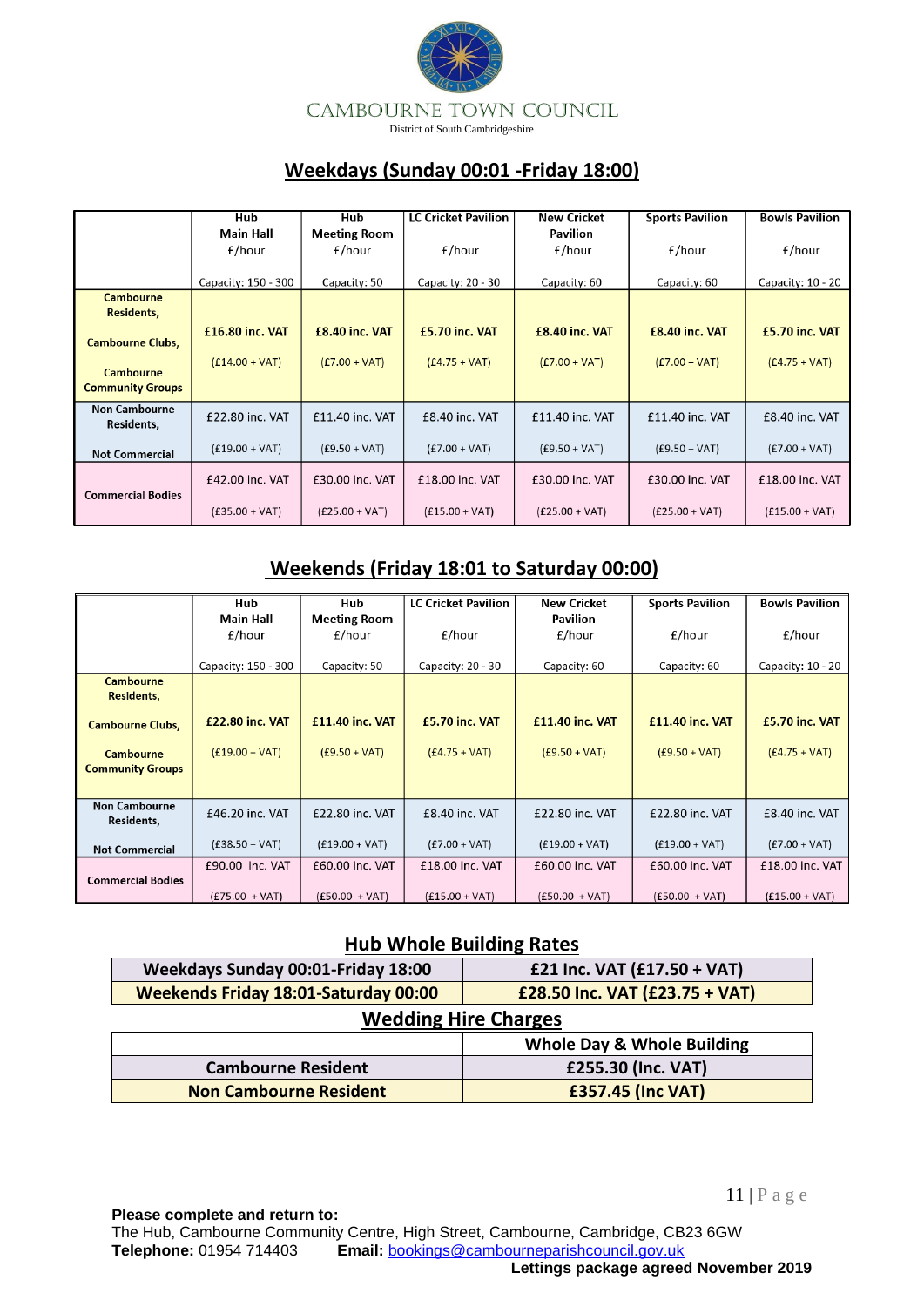

# **Appendix A CLEANING GUIDE TO ALL USERS OF COMMUNITY CENTRES AND PAVILIONS**

In order to keep the facilities clean and tidy for our regular users and private bookings, we ask that you follow our cleaning guide:

- Wipe down tables used before storing them away.
- Chairs and tables are to be stacked properly on the racks in venues where they are available. They must be stacked safely in venues that do not have a chair or table rack.
- Sweep the floor and mop up any spillages.
- Any crockery or cutlery used must be washed up and put away **(if you use the dishwasher, please remember to empty it).**
- Ensure fridge is clean, inside and out.
- Remember to take any food or drink with you when you leave and empty the fridge.
- Private hirers are reminded to take their rubbish home with them. Spare bin bags are provided in the kitchen areas.
- Put nappies in the nappy bin provided in the accessible/ baby changing toilet.
- Ensure toilets, sinks and toilet areas are clean and ensure you check all toilets and sinks for blockages before you leave.
- Check all doors and windows are closed and locked before leaving the premises and please remember to set the alarm in venues that have one.

Please report any issues to the Town Office.

### **Thank you for your co-operation.**